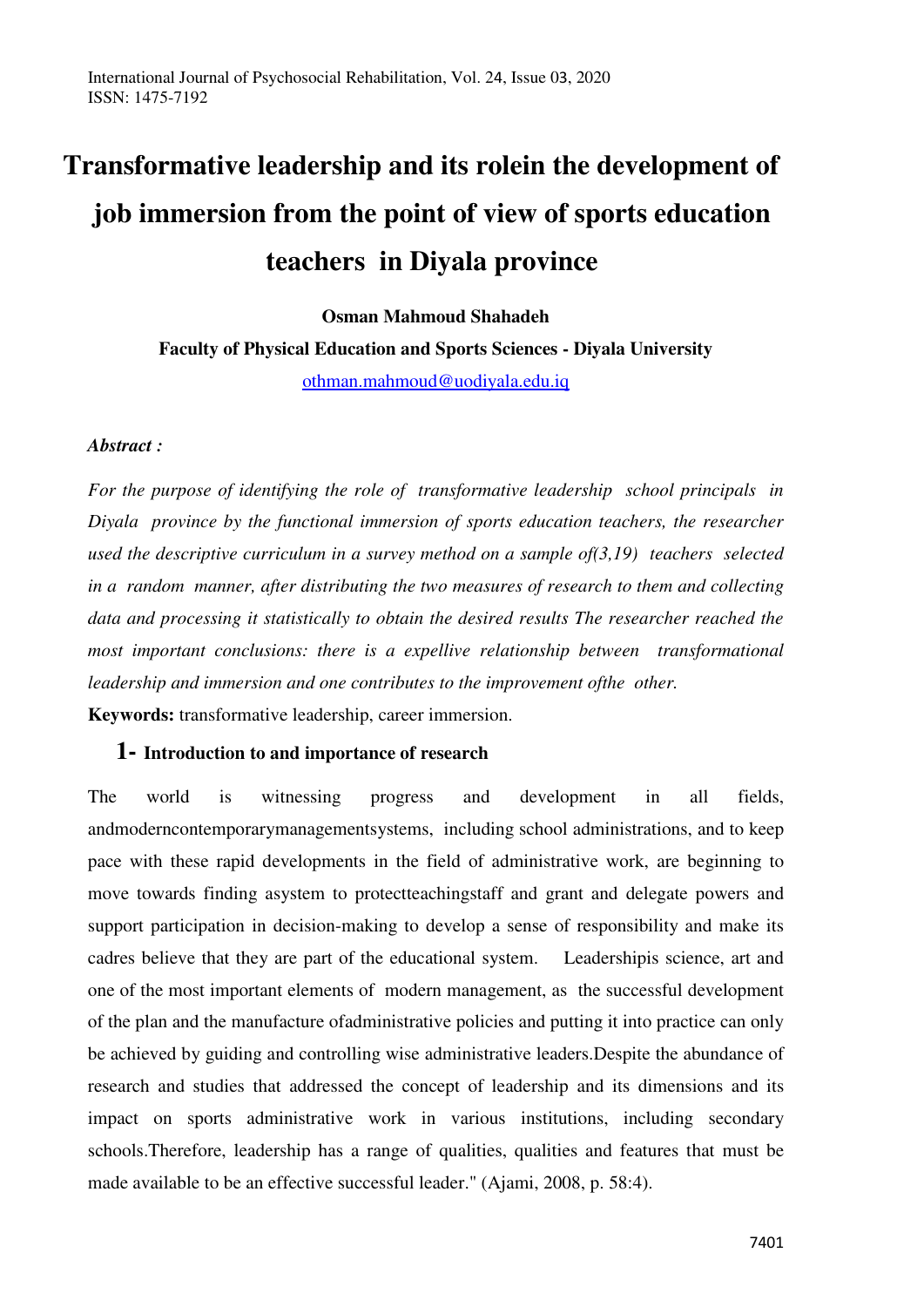Transformative leadership is one of the relatively modern management concepts, and has paid increased attention by many leaders and officials as well as researchers and thinkers, experienced and competent as one of the types of leadership that has a direct impact on the behavior of workers to achieve the organization's objectives and strategic orientations. Hence the researchers' interest in the transformative leadership pattern that can be defined as the ability of the leader to communicate the organization's message and vision of the future clearly to followers and motivate them by demonstrating high behaviour and building trust and respect between the two parties to achievethe organization'sgoals." (Murphy, 2005,p 131 :5 )

The management department, which is looking for change,mustfollow the management work to keep pace with the rapidgrowth and development by applying the principles of open management and decentralization and the addition ofpowers to working committees and according tothe disciplines, fairness, objectivity andtransparency toincrease teachers' giving and organizational loyalty and allow the flow of information andincrease opportunities for dialogue and understanding that leads and contributes to creating a suitable organizational and educational climate thatgreatly affects loyalty andjobimmersion among school staff.

The immersion of jobs in educational institutions(schools) is a bright spot and a means of improving the performance and efficiency of teachers and increasing their motivation towards their students and school,and theirloyalty totheir educational institution, investing their efforts in favor of improving their outputs, obtaining the satisfaction of the administration and the community to which the schoolbelongs, and at the level of all its cadres andAmong them is the teacher of sports education, who by virtue of his relationship with the administration, andhis participation in many school committees,and his presence in the fieldya with students in practicallessons, the administration, which is characterized bya vision and exceeded wide based on scientific foundations according to the plan of the school developmentseeking to enable its cadres, work hard toprovideplacesand supplies RiyadhThe activation of its classroom and recreationalactivities, which enablesthe teacher of thesubject to reach the degree of career immersion and thus leads to upgrading the level of sports education lesson and its activities, andto discover the talented in various individual and collectivegames.

Therefore, the important of theresearch lies in the fact thatit addressed the most important concepts in the field of school administration (transformational leadership) as an independent variable, which is linked to many organizational variables,behavioral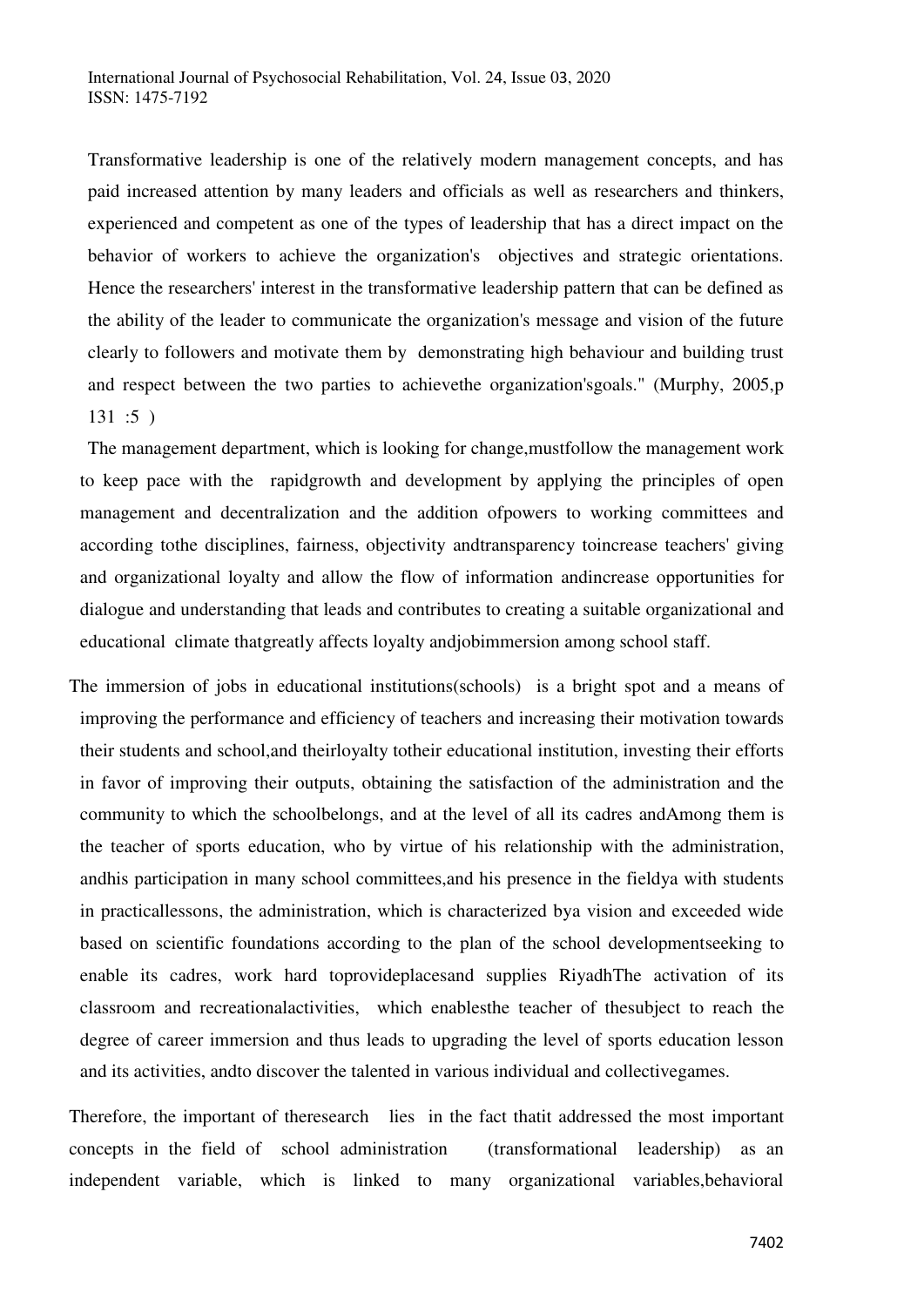andda'i,primarily (jobdumping),which was addressed by the research as a dependent variable, aswell as showingthe interest of research by providing a scientific assessment of the role of transformative leadership in the development of the phenomenon of functional immersion, which affects the performance and loyalty of sports education teachers. The research problem can be summarized by the following questions:

- What degree do high school principals practice transformative leadership in their schools?
- What is the role or relationship of transformative leadership in the process of career immersion among sports education teachers in secondary schools in Diyala province.
- What is the degree of job immersion among sports education teachers in the secondary schools of Diyala province.

The study aimed at

- 1- Learn about the level of transformative leadership at high school schools in Diyala province.
- 2- Learn about the level of job immersion among sports education teachers in Diyala province.
- 3- Learn about the role of transformative leadership in the process of career immersion among sports education teachers

The human field of study was represented bysports education teachers in Diyala province. And the temporal field.

Theperiod 11/1/2019 until 5/4/2019. The spatial area is the secondary schools of boys in Diyalaprovince.

# **2.1 Research approach:**

The researcher used the descriptive approach in the methodsof scanning andarranged relationships to suit them and the nature of the current research problem.

**2.2** The research community and its sample:

The research community is known as "all members of the phenomenon that the researcher studies", as the researcher who prepares his research in the study of a phenomenon or problem determines the audience of his research or the society of his research by subject, phenomenon or problem of his choice.( Sayed Mahmoud Al-Tawab, 2017, p. 136: 3)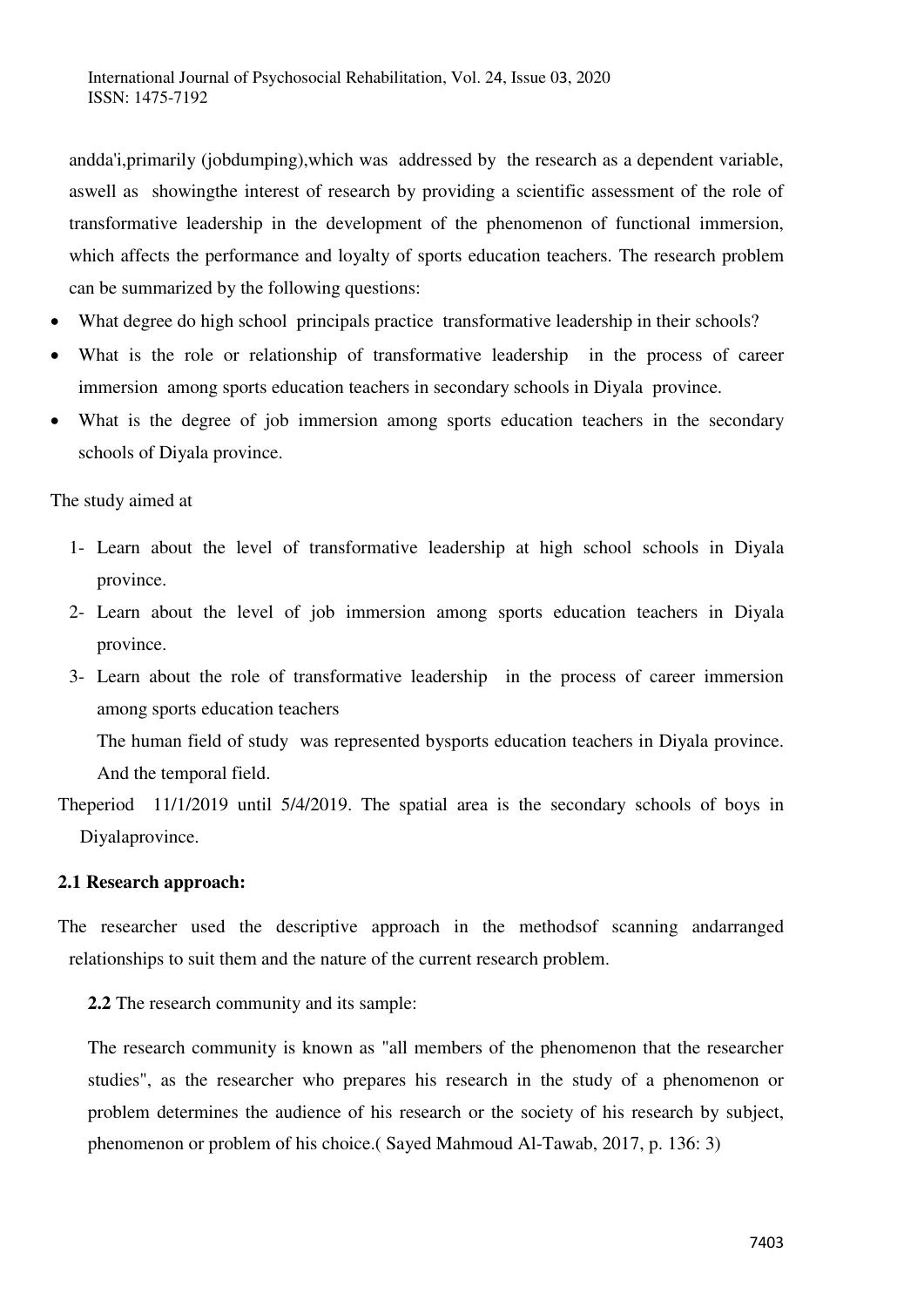The research community may be from (248) secondary schools for boys in Diyala province and (193) schools were selected andby (82,77%) The research sample was selected randomly as the use of this method means that each member of the community has an equal opportunity to choose him in the sample, and a sample of(193) teachers for sports education was selected.

## **2.3 Data collection methods:**

This is the way in which the researcher collects the data used by the researcher in his current research:

- $\bullet$  Interviews<sup> $(*)$ :</sup>
- Transformative driving scale.
- The measure of functional immersion.
- Arab and foreign references and sources.
- Statistical means throughspss program.
- Electronic Calculator Type (TOSHIBA) Number (1).

## **2.4 Field search procedures:**

 $\overline{a}$ 

Achieving the objectives of this study requires the availability of transformative driving and job immersion measures.

For this, the researcher used the measures of transformative driving and functional immersion.

# **3.4.1 Transformative driving and functional immersion**measures:

The researcher used the transformative driving scale prepared by Thamer Shaker Aref, 2019: 2) and codified on the sports clubs of Iraqi government institutions and consists of (47) words distributed over (5) areas, (personality style (17) words, responsibility and ability (13)words, intellectual abilities (8) words, effective communication (4) term, strategic thinking (13) words, intellectual abilities (8) words, effective communication (4) term, strategic thinking (13) 5) Phrases, with five alternatives (I strongly agree, agree, agree to some extent, do not overstepped,do not strongly) and degrees (5, 4, 3, 2,1), respectively, the overall score of scale (235) and the lowest score (47) and the hypothetical medium of scale (141) which is codified by the Iraqi environment.

The measure(functional immersion) of the researcher (Ahmed Deeb Mohammed,2014:1) consists of (one axis), distributed on (13) words, and the answer to thephrases is a five-year hierarchy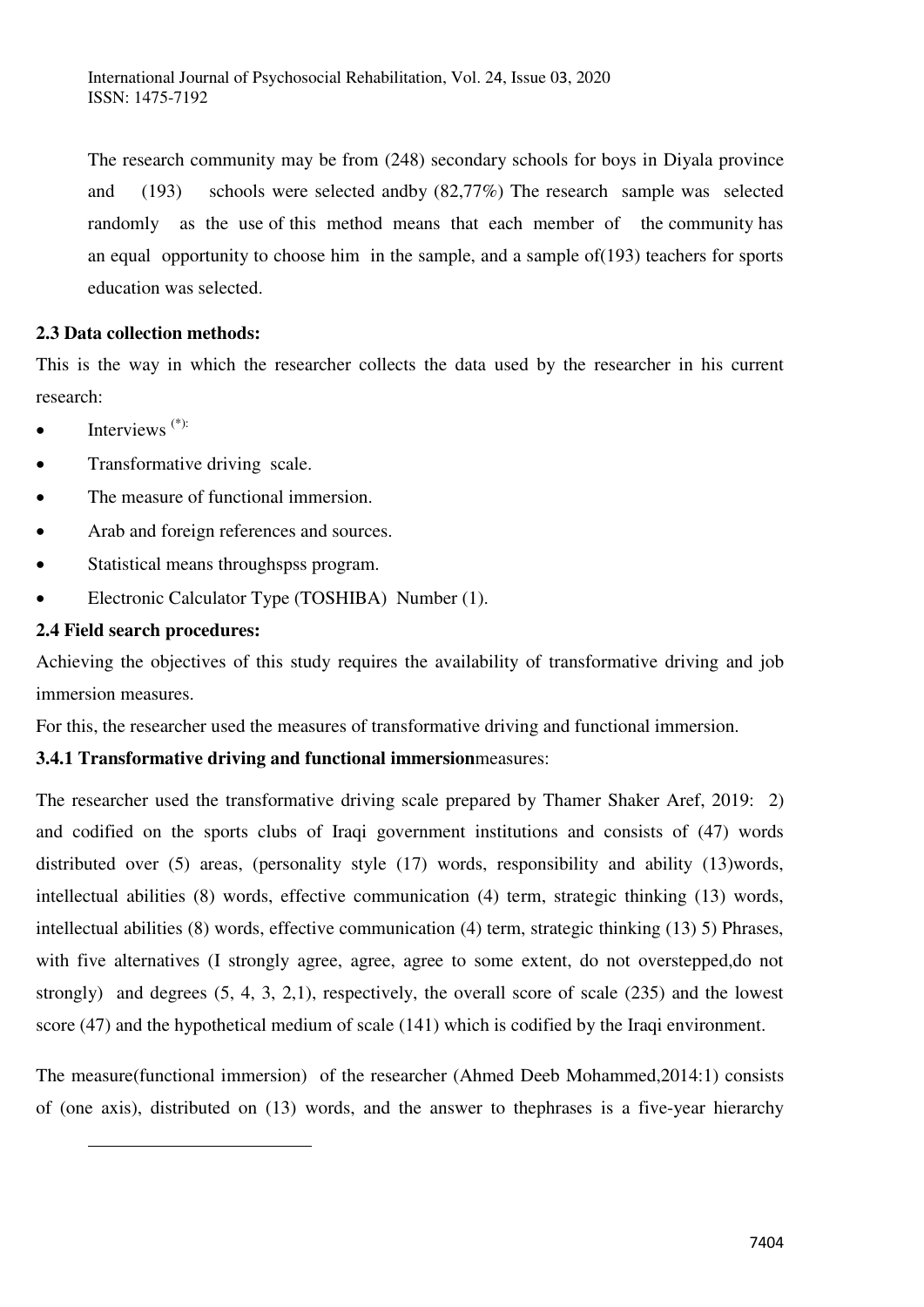(Itotally agree, agree,neutral, do not agree,do not fullyagree)and the grades are given tothe positivephrases as follows (5-4-3-2-1)and negativestatements(1-2-3-4-5)and that thehighest score obtained by the person is (65)and the lowest score is (13),the hypothetical medium or degree ofneutrality is (39).

#### **2.4.2 The main experience:**

After the above-mentioned procedures, the researcher conducted the application of the measure yen the measure of transformative driving and the measure of functional immersion on the research sample of sports education teachers in secondary schools inDiyala province. During the search period from 21/2/2019 to 26/3/20 19.

# **2.5 Statisticalmeans:**

The researcher relied on the statistical bag (spss) and extracted the results of the study by statistical means:

1- The arithmeticmedium. 2- Standard deviation. 3- percentage.4- Simple correlation factors.5- Twisting factors.6- The hypothetical average.

# **3- View and discuss search results:**

#### **4.1: Statistical description of the variables under study.**

### **Table(1)Statistical description of the variables under study**

| Variable                             | Arithmetic medium | Standard deviation | Atoness factors |
|--------------------------------------|-------------------|--------------------|-----------------|
| Personality style                    | 67.9              | 2.16               | $-0.13$         |
| Responsibility<br>and<br>empowerment | 53.3              | 2.81               | $-0.17$         |
| Intellectual<br>capabilities         | 27.2              | 3.55               | $-0.04$         |
| Effective<br>communication           | 13.3              | 3.13               | 0.10            |
| Strategic thinking                   | 14.7              | 3.23               | 0.45            |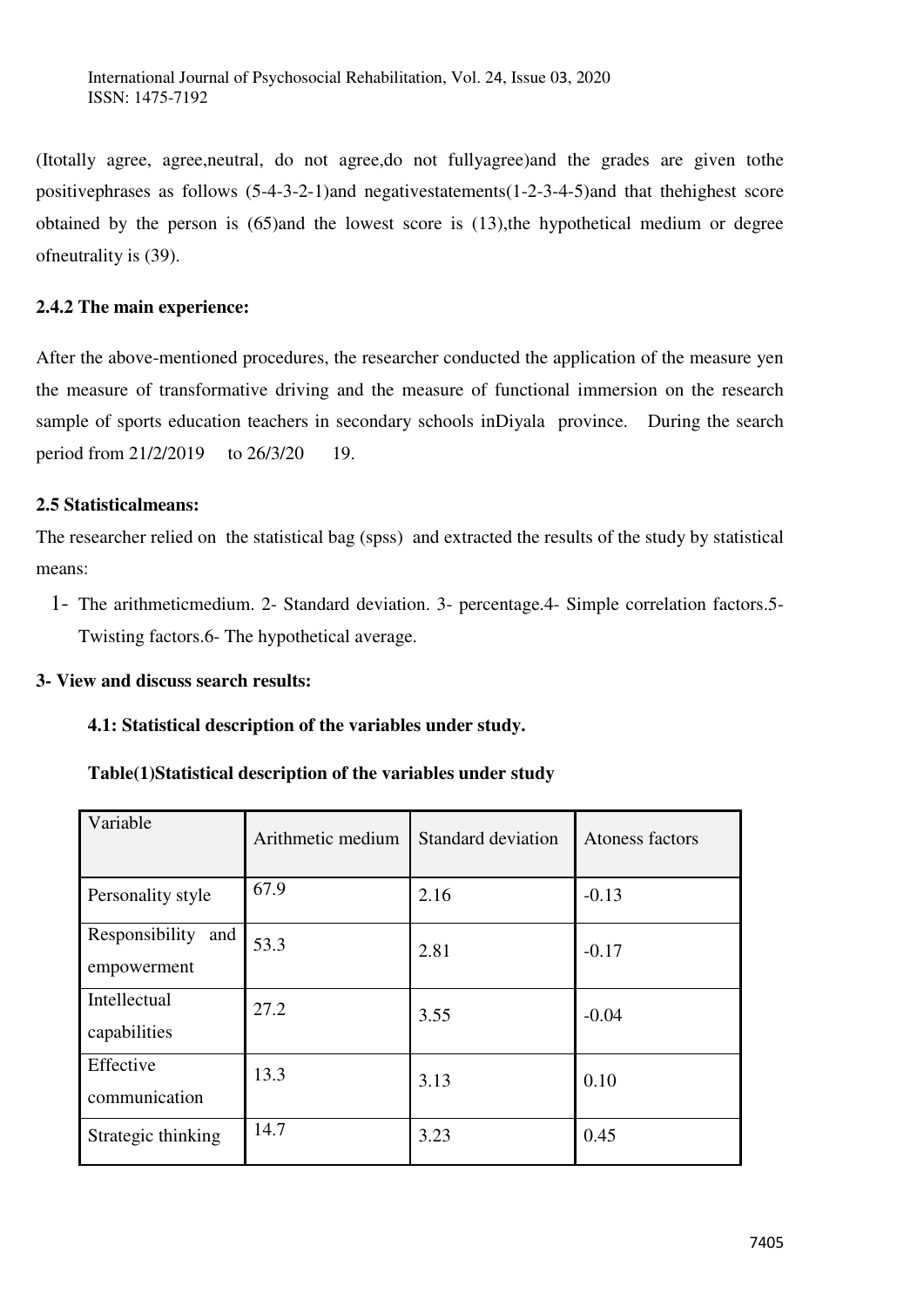International Journal of Psychosocial Rehabilitation, Vol. 24, Issue 03, 2020 ISSN: 1475-7192

| Total                   |       |      |         |
|-------------------------|-------|------|---------|
| 176.4<br>transformative |       | 7.19 | 0.21    |
| driving scale           |       |      |         |
| functional<br>Total     | 42.35 | 7.84 | $-0.31$ |
| immersion scale         |       |      |         |

Table (2) shows computational circles, standard deviations and twisting factors for study variables. The computational average of the total axes of the transformative drivingscale(176.4)and astandard deviation (19.7) and twisting factors (0.21).

# **4.2: Compare the results of the transformative driving** scale **of the research sample with the hypothetical average.**

**Table(2)Comparing** the results of **the transformative driving** scale of the search sample with the hypothetical **average** 

| Variable                           | Arithmetic<br>medium | Hypothetical<br>average | Significance          |  |  |
|------------------------------------|----------------------|-------------------------|-----------------------|--|--|
|                                    |                      |                         | Exceeded<br>the       |  |  |
| Personality style                  | 67.9                 | 51                      | hypothetical          |  |  |
|                                    |                      |                         | average               |  |  |
| Responsibility<br>and              |                      |                         | Exceeded<br>the       |  |  |
| empowerment                        | 53.3                 | 39                      | hypothetical          |  |  |
|                                    |                      |                         | average               |  |  |
|                                    |                      |                         | Exceeded<br>the       |  |  |
| Intellectual capabilities          | 27.2                 | 24                      | hypothetical          |  |  |
|                                    |                      |                         | average               |  |  |
|                                    |                      |                         | Exceeded<br>the       |  |  |
| Effective communication            | 13.3                 | 12                      | hypothetical          |  |  |
|                                    |                      |                         | average               |  |  |
|                                    |                      |                         | The<br>has<br>average |  |  |
| Strategic thinking                 | 14.7                 | 15                      | notexceeded<br>the    |  |  |
|                                    |                      |                         | hypothesis.           |  |  |
| transformative<br>driving<br>Total | 176.4                | 141                     | Exceeded<br>the       |  |  |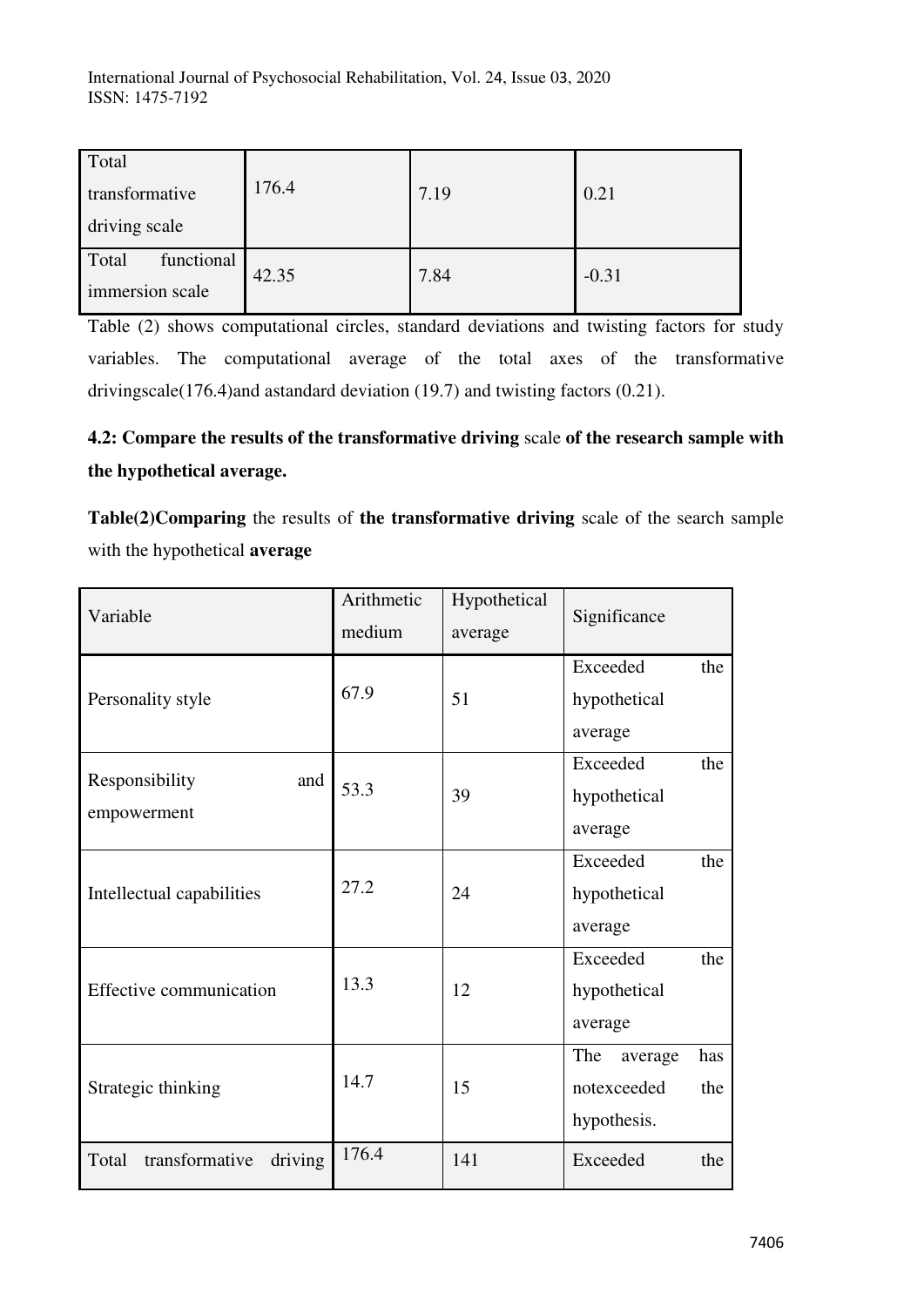| scale |  | hypothetical |
|-------|--|--------------|
|       |  | average      |

| Level      | minimum      | <b>Upper Limit</b> | Search sample level                |
|------------|--------------|--------------------|------------------------------------|
| Very good  | 197,5        | 235                |                                    |
| good       | 159,9        | 197,4              | computational<br>median<br>Average |
| medium     | 122,3        | 159,8              | allowance of 141                   |
| Acceptable | 84,7         | 122,2              |                                    |
| weak       | <b>Below</b> | 84,6               |                                    |

#### **Table(3)sample level in the administrative empowerment scale**

The results of table(2) and(3) and by comparing the results of the calculation circles of the transformational leadership of the study sample and its axes with the hypothetical average are greater than the hypothetical averages for them except the fifth axis (strategicthinking),which was the value of the average hypothesis greater than the computational medium, this indicates that school principals have a low level of strategic thinking in relation to the point of view of the teachers of sports education sample study as for the overall measure of transformational leadership, which had an average level.

The researcher attributes these results to the fact that most of the principals of the schools sample of research were who have years of experience as well as keeping up with all the modern administrative legislation and therefore the transformational leadership isconsidered necessary to keep up with the changes taking place in the environment surrounding the institution through the participation of all teachers, keeping up with the continuous development and arming with knowledge, and taking responsibility and participating in decision-making, which thus extracts the maximum energies of teachers and their best creativity, which contributes to improving and developing the performance of the school and studying sports education and achieving its goals as best as possible.Despite all this, school principals still need to develop and improve their strategic thinking in order to achieve their goals of more quality and effectiveness.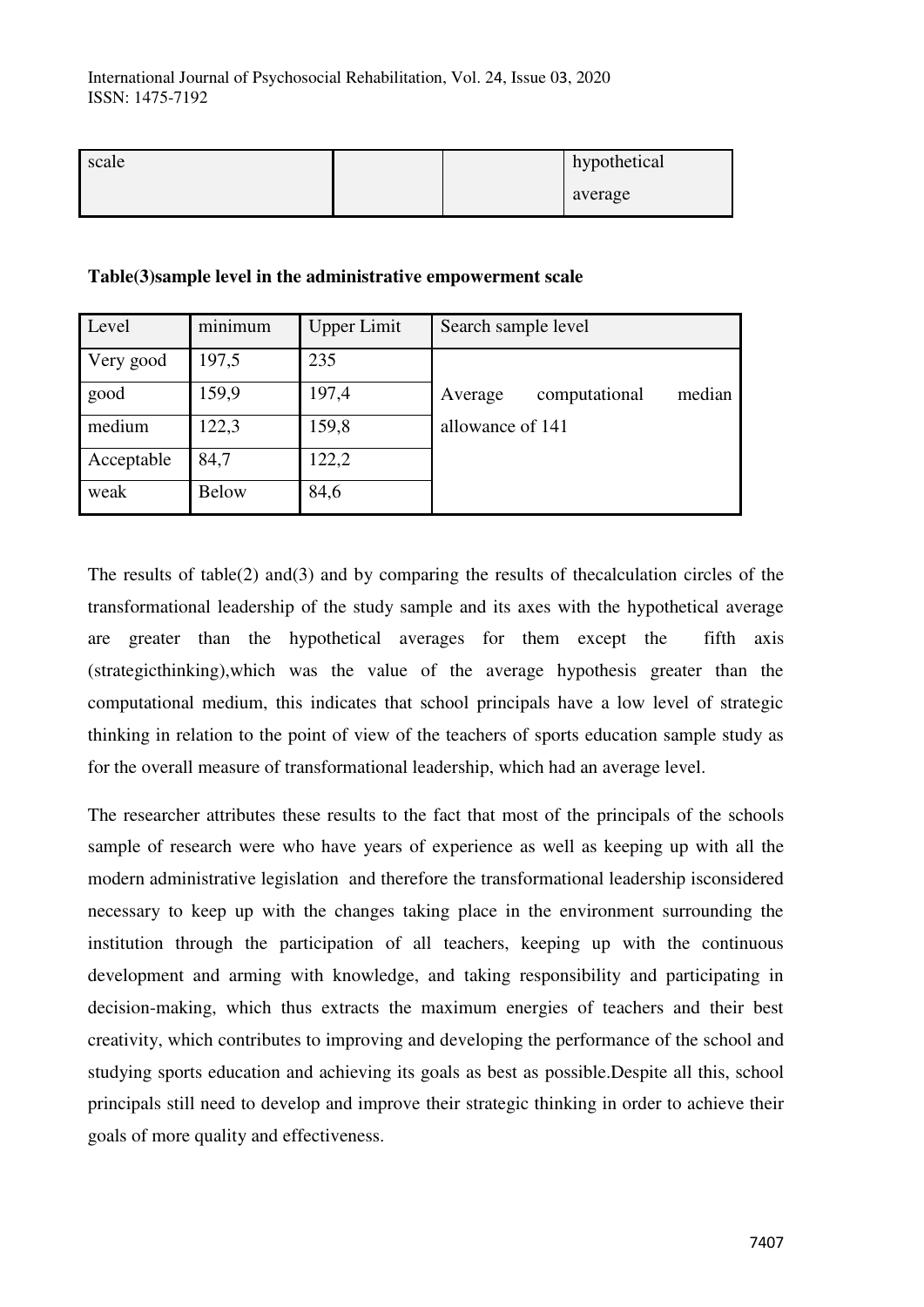# **4.2: Compare the results of the functional immersion scale of the research sample with**

the hypothetical **average.** 

**Table(4)**Comparing the**results of the functional immersion scale** of the research sample with the **hypothetical average** 

| Variable                   | Arithmetic<br>medium | Hypothetical<br>average | Significance         |  |
|----------------------------|----------------------|-------------------------|----------------------|--|
| Total functional immersion | 42.35                | 39                      | Exceeded<br>the      |  |
| scale                      |                      |                         | hypothetical average |  |

# **Table(5)sample level in functional immersion scale**

| Level      | minimum      | <b>Upper Limit</b> | Search<br>sample<br>level |
|------------|--------------|--------------------|---------------------------|
| Very high. | 62           | And above.         |                           |
| High       | 50           | 61                 | Good for the adult        |
| good       | 38           | 49                 | computational             |
| medium     | 26           | 37                 | medium.                   |
| Acceptable | 14           | 25                 | 43.35                     |
| weak       | <b>Below</b> | 13                 |                           |

The results of table4and(5) and by comparing the mathematical average of thefunctional immersion measure of the study sample with its hypothetical average are greater than the hypothetical average, and this indicates that the study sample has a good level of administrative empowerment.

The researcher attributes these results to the fact that most sports education teachers sample research are aware that job immersionis a bright spot forteachers who care about the future of the school and who express their willingness to invest their efforts for her, work closely with co-workers to improve job performance for the benefit of the school and study sports education, and make the job immersionofthe teachers actively integrated into their jobs, dedicated to performing their duties willingly and immersed in the job.They have an organizational commitment to the study of sports education and the school and more survival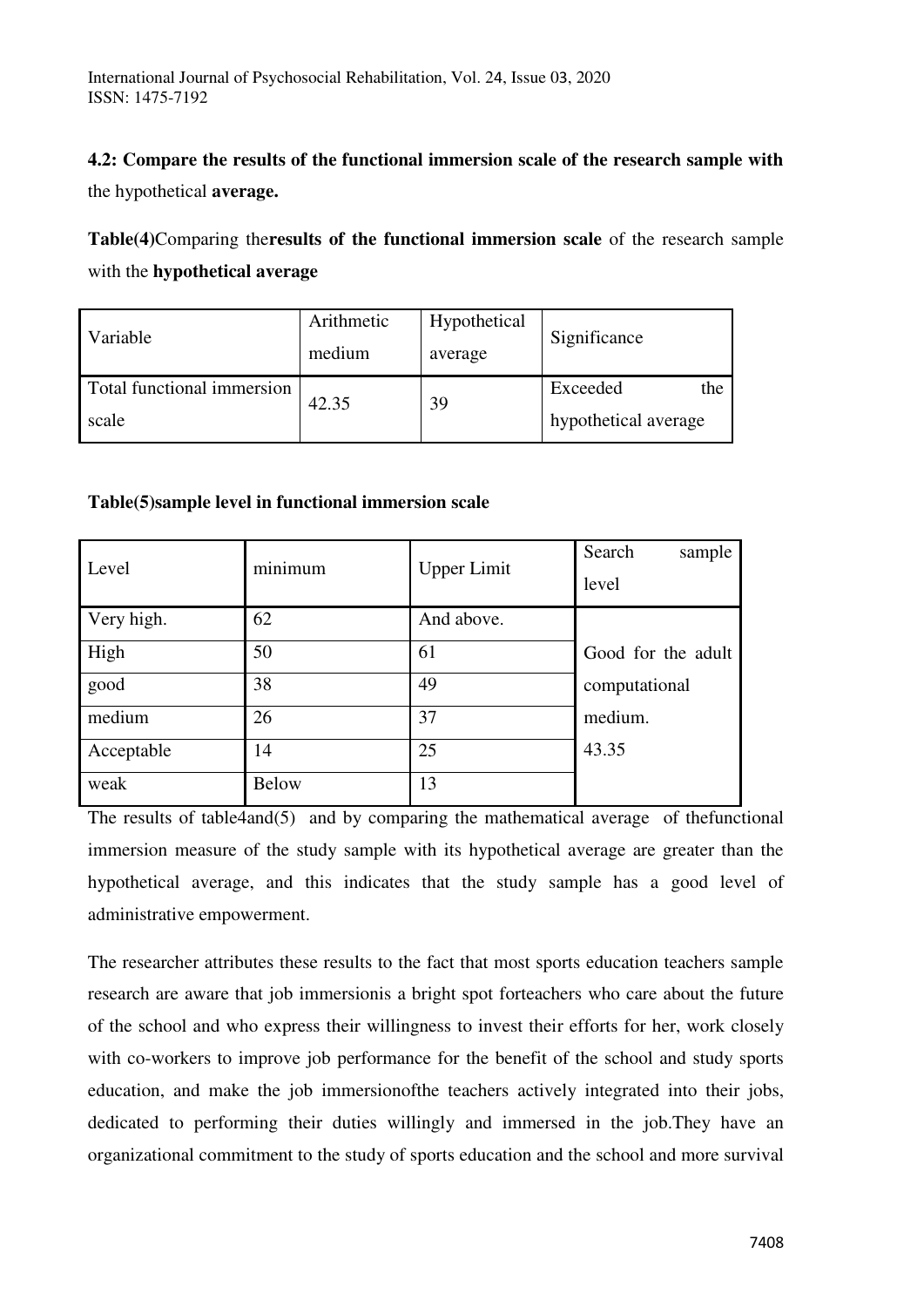and keen to develop it and develop its operations, and the immersion of the job constitutes emotional communication with the school.

## **3-3:The relationship between transformative leadership** and career **immersion:**

| Table (7) shows the matrix of the relationship between transformative leadership and |  |  |
|--------------------------------------------------------------------------------------|--|--|
| its axes with functional immersion                                                   |  |  |

|                      |                         | Responsibili | Intellectu | Effective   | <b>Strateg</b> | Total         |
|----------------------|-------------------------|--------------|------------|-------------|----------------|---------------|
|                      | Personali               | ty<br>and    | al         | communicati | ic             | transformati  |
|                      | ty style                | empowerme    | capabiliti |             | thinkin        | driving<br>ve |
|                      |                         | nt           | es         | on          | g              | scale         |
| Personality          | 0.069                   |              |            |             |                |               |
| style                | $()$ <sup>1</sup> 0.358 |              |            |             |                |               |
| Responsibilit        |                         |              |            |             |                |               |
| and<br>y             | 0.083                   | 0.058        |            |             |                |               |
| empowerme            | 0.251                   | 0.420        |            |             |                |               |
| nt                   |                         |              |            |             |                |               |
| Intellectual         | 0.052                   | 0.049        | 0.045      |             |                |               |
| capabilities         | 0.479                   | 0.488        | 0.333      |             |                |               |
| Effective            | 0.096                   | $-0.047$     | $-0.051$   | 0.094       |                |               |
| communicati          | 0.183                   | 0.218        | 0.480      | 0.194       |                |               |
| on                   |                         |              |            |             |                |               |
| Strategic            | 0.019                   | 0.020        | 0.052      | 0.552       | 0.033          |               |
| thinking             | 0.358                   | 0.354        | 0.479      | 0.008       | 0.449          |               |
| Total                |                         |              |            |             |                |               |
| transformativ        | 0.874                   | 0.978        | 0.461      | 0.870       | 0.377          | 0.552         |
| driving<br>${\rm e}$ | 0.000                   | 0.000        | 0.008      | 0.000       | 0.015          | 0.008         |
| scale                |                         |              |            |             |                |               |

Table6shows that transformative leadershiphas a significant and active role in improving the career immersionof sports education teachers. During the relationship between each of thecomponents of the transformational leadership of the director (personality style,

 $\overline{a}$ 

<sup>&</sup>lt;sup>1</sup> The higher number refers to the value of the link coefficient

The lower number indicates the ratio of mistakes, which indicates a moral correlation if it is less than (0.05)